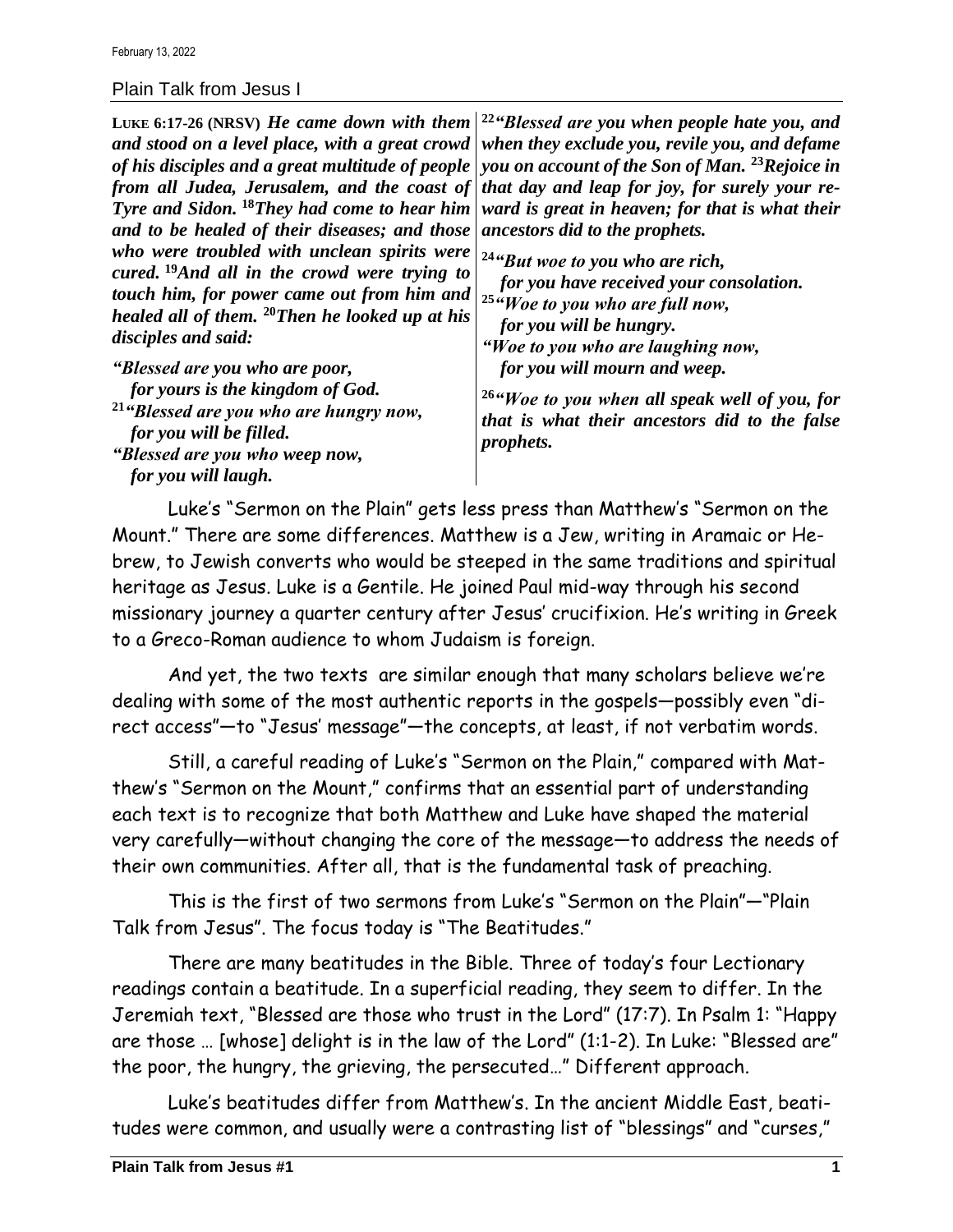or "blessings" and "woes." Matthew doesn't include any "Woes," while Luke, who is not steeped in the ancient Middle Eastern formula, does.

Even though Luke is a Gentile, he seems to have a firm grasp of Judaism. I think we can infer the influence of Paul: highly educated Pharisee, student of the famed Gamaliel, who was grandson and protégé of the revered Hillel the Elder. Luke also was highly educated—a physician, and therefore an apt student under Paul's tutelage.

It is my conviction that Luke wrote both his Gospel and the Acts of the Apostles, at least in part as Paul's legal defense in Rome. Paul was charged with starting a new religion. The official religion of Rome was the worship of the Empire—personified in the emperor. Rome tolerated previously existing religions, but it was a capital offense to begin a new religion. A faction in the Jerusalem church, called "Judaizers" brought charges, and Paul was brought before the Roman Procurator, Porcius Festus. He appealed to Caesar and was sent to Rome.

A major theme of Luke's writing, both in the Gospel and in the Acts of the Apostles, is that Christianity is not a new religion, but rather an authentic fulfilment of Judaism. That comes through clearly in several of Jesus' statements like, *"…it is easier for heaven and earth to pass away, than for one stroke of a letter in the law to be dropped." (16:17)* Or in a post-resurrection appearance: *"These are my words that I spoke to you while I was still with you—that everything written about me in the law of Moses, the prophets, and the psalms must be fulfilled."* **(24:44)**

And so, as we examine these biblical "beatitudes", I hope you gain an appreciation for the complex nature of Bible study. Here we have a Gentile, writing to a Gentile audience, whose beatitudes more closely relate to the ancient Middle Eastern tradition than Matthew's, who is a Jew, writing to a Jewish audience. Why? Remember the three most important elements in understanding Scripture: context, context, and context.

If Luke is writing to demonstrate that neither Jesus nor Paul is starting a new religion, wouldn't he want to connect the dots—wouldn't he want to show Jesus—and Paul—standing firmly on the foundation of Judaism?

So we have beatitudes: proclaimed through the Scriptures by people from a diversity of historic and cultural contexts and shaped very carefully to address the needs of specific communities. In today's Lectionary readings:

Jeremiah prophesies during the final generation before Babylonian forces overran Jerusalem and destroyed the Temple. The last chapter in Jeremiah is thought by some to be an eyewitness account of the fall of Jerusalem.

The writing is on the wall. Babylon is rising. The alliance between Assyria, Egypt, and Judah had failed; and the fortified cities of Judah were overrun. All that remained was Jerusalem, and Jerusalem was under siege. Jeremiah cries out: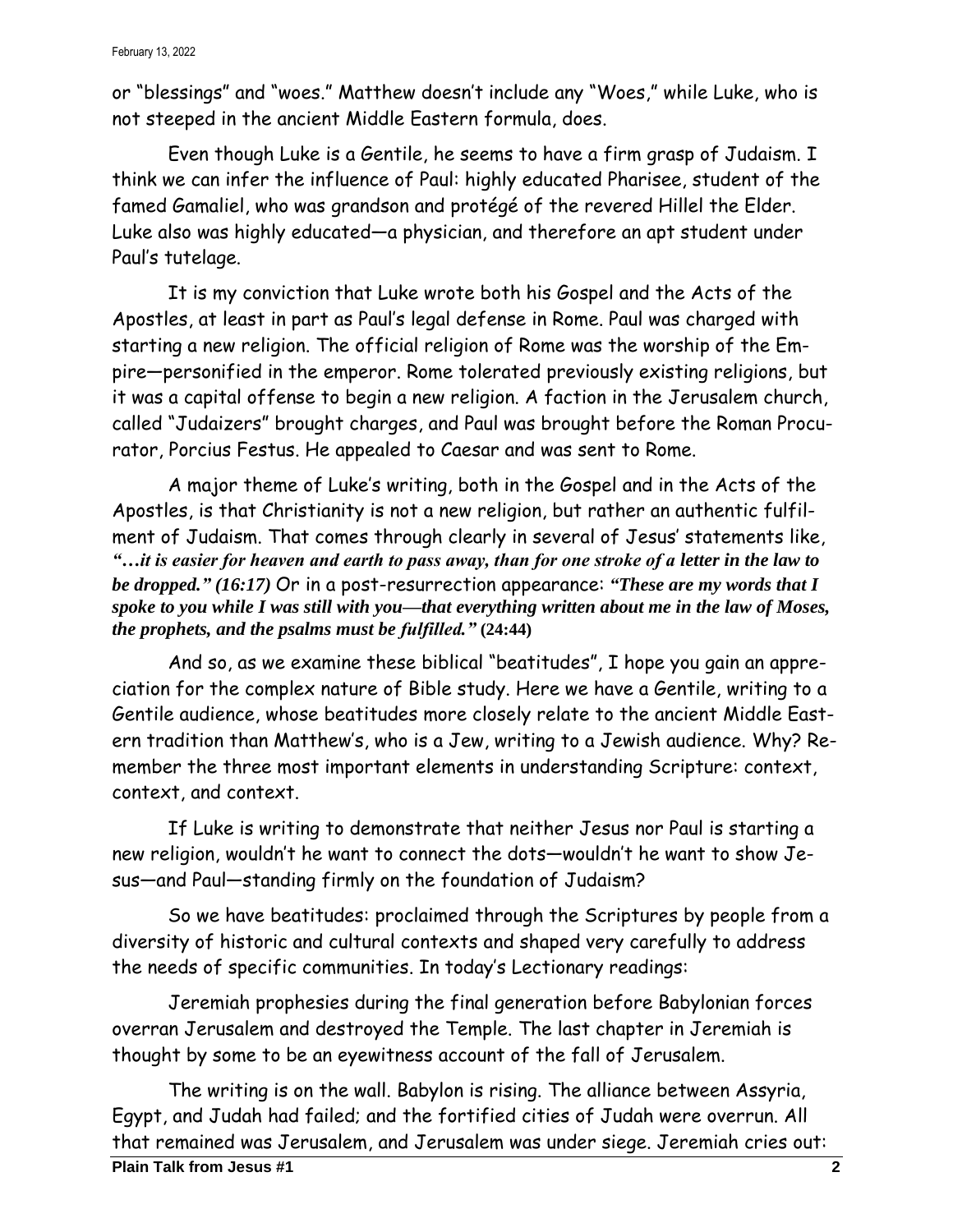February 13, 2022

JEREMIAH 17:5-10 (NRSV) Thus says the Lord: Cursed are those who trust in mere mortals

 and make mere flesh their strength, whose hearts turn away from the Lord.

- $\delta$  They shall be like a shrub in the desert, and shall not see when relief comes…
- <sup>7</sup>Blessed are those who trust in YHWH, whose trust is YHWH.

```
8 They shall be like a tree planted by water,
   sending out its roots by the stream…
```

```
…in the year of drought it is not anxious, 
   and it does not cease to bear fruit.
```
The seductions of human self-sufficiency are compelling. Humans have walked on the moon; but "Blessed are those who trust in YHWH..."

The first word in the Psalms is "happy."

```
Happy are those 
 who do not follow the advice of the wicked, 
or take the path that sinners tread, 
 or sit in the seat of scoffers; … 
3 They are like trees
 planted by streams of water, 
which yield their fruit in its season…
```
The consensus of Bible scholarship is that Psalm 1 is placed intentionally as a preface to the entire psalter. It's in that sense of contrasting the "the way of the righteous" versus "the way of the wicked" that we can read Luke's beatitudes:

| Blessings/Happiness       | Curses/Woes                        |
|---------------------------|------------------------------------|
| $v. 20$ the poor          | $v. 24$ the rich                   |
| $v. 21$ the hungry        | $v. 25$ the full                   |
| v. 21 those who weep      | v. 25 those who laugh              |
| v. 22 those who are hated | $\vert$ v. 26 those of whom people |
|                           | speak well                         |

But, in all the beatitudes in these texts—and, I think, throughout scripture—the blessings and the curses—there is a consistent message: human happiness and/or misery cannot be separated from the commitments of our hearts.

Paraphrasing J. Clinton McCann of Eden Theological Seminary, to be happy in Hebrew terms is to entrust one's life to God, to conform one's life to God's values, to depend on God as the sufficient resource for facing life's worst. "In short," writes McCann, "happiness is not a reward but, rather, the result of choosing to live for God"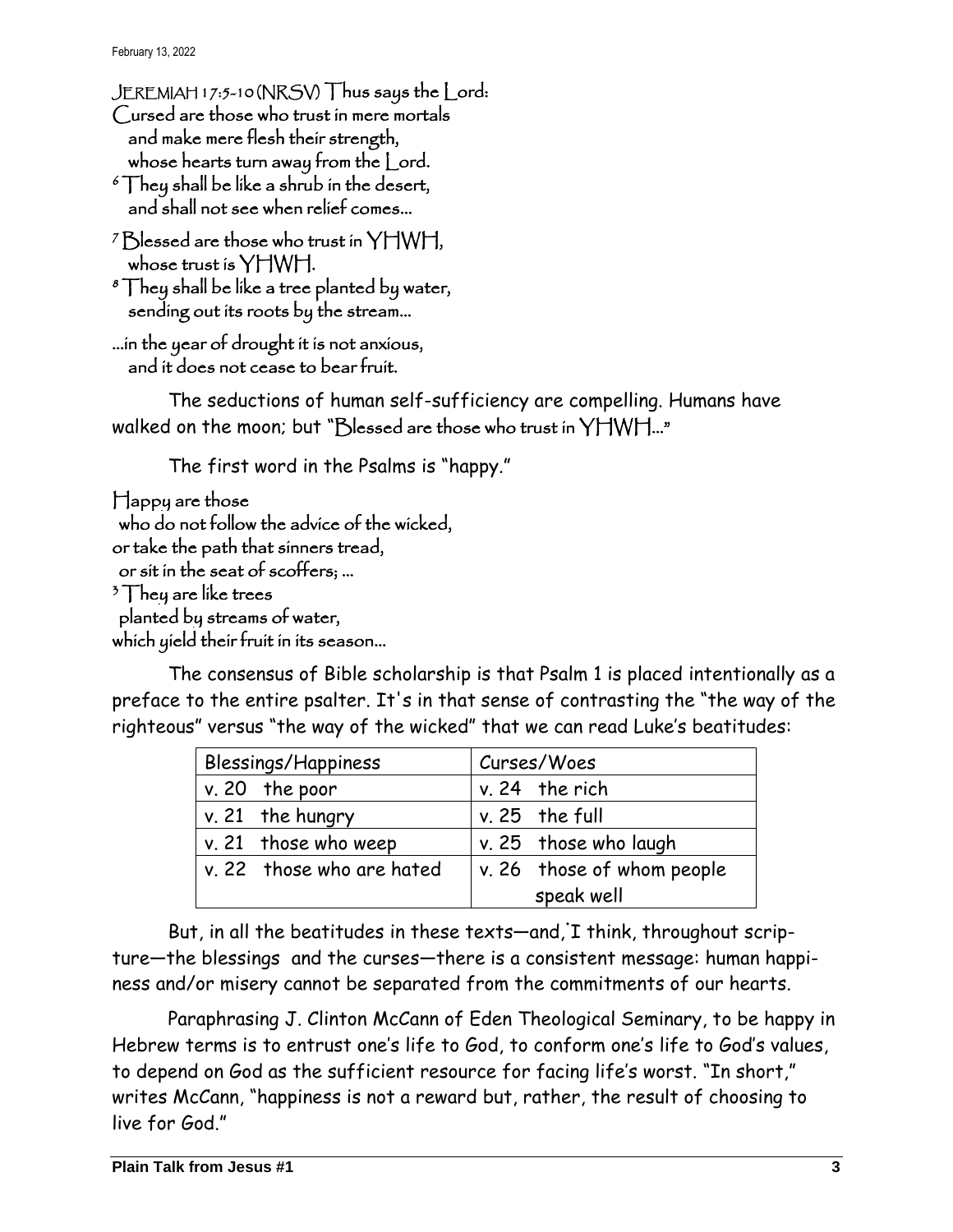Clearly the biblical definition of happiness differs from what our contemporary culture promotes as happiness, which essentially is a self-centered gospel of Ayn Rand, rather than a Christ-centered gospel the clearest statement of which is "Seek first the kingdom of God, and God's righteousness, and everything else will find its proper place," and most clearly demonstrated when Jesus washed his disciples' feet. Prayer Slide